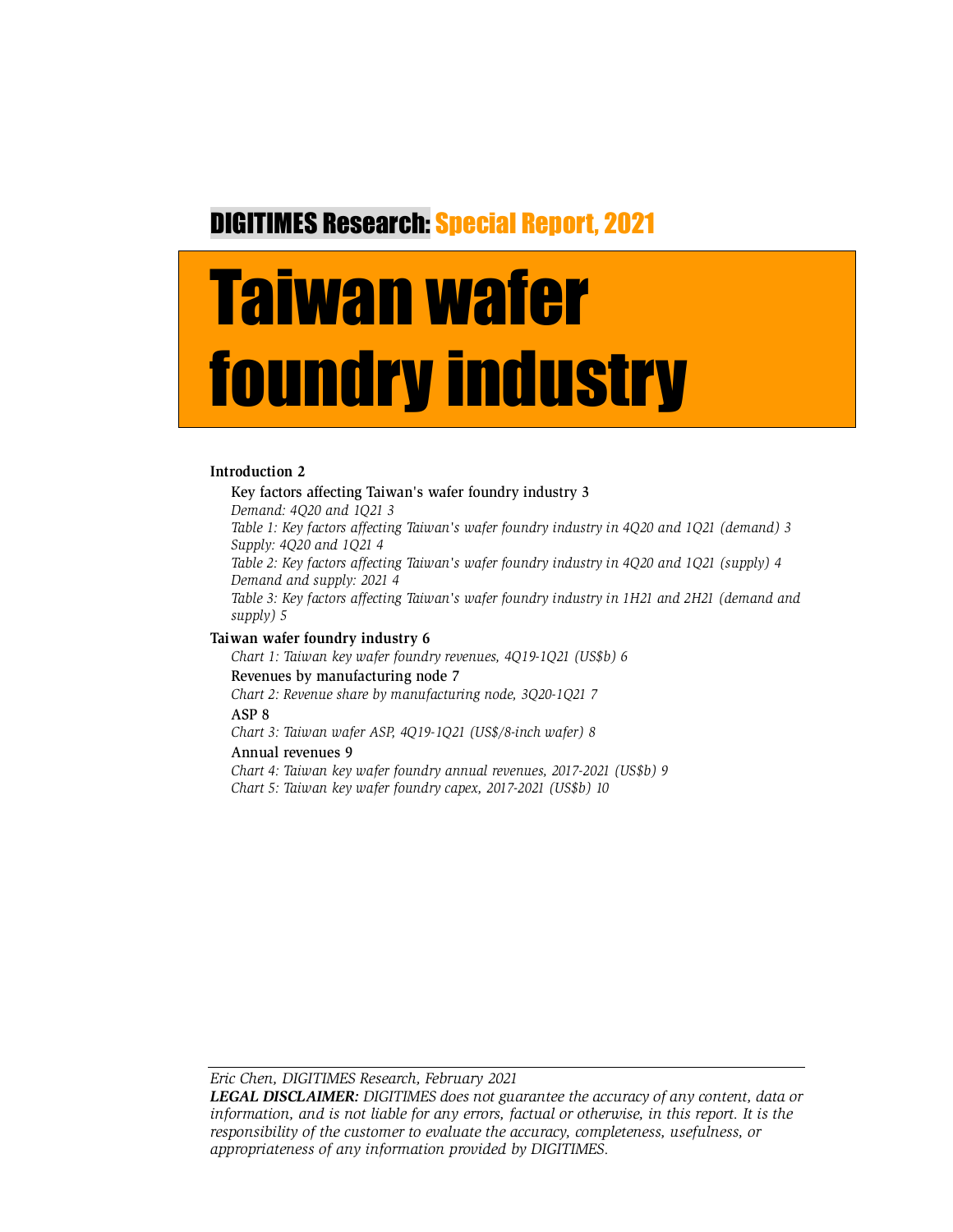# **Introduction**

According to Digitimes Research's observation, the leading Taiwan-based foundries, including Taiwan Semiconductor Manufacturing Company (TSMC), United Microelectronics Corporation (UMC) and Vanguard International Semiconductor Corporation (VIS), generated aggregated total revenues of US\$14.58 billion in fourth-quarter 2020.

Their whole-year 2020 revenues exceeded US\$50 billion, setting a new high in history. The Taiwan-based foundries are expected to deliver robust performance in first-quarter 2021 despite the low season with customer demand remaining strong as well as foundries raising prices and expanding capacity. Their whole-year 2021 revenues are estimated to break the record again to top US\$60 billion.

The supply chain aggressively ramped up orders in fourth-quarter 2020 in view of COVID-19 uncertainties and digital transformation needs. On top of that, with new processors and end devices for 5G and high-performance computing (HPC) applications entering the market, IDM continuing to outsource chip production, the recovering automotive market driving automotive chip demand, as well as UMC and VIS hiking their 8-inch wafer prices, the leading Taiwan-based foundries' total revenues grew more than 4% quarter-over-quarter in fourth-quarter 2020, reaching a new high while boosting whole-year 2020 revenues to US\$52.69 billion, a strong 30.5% upsurge from a year ago.

Going into first-quarter 2021, the leading Taiwan-based foundries' total revenues are expected to show another 1.7% sequential growth with the ongoing COVID-19 pandemic, the supply chain ramping up orders, continuing digital transformation needs and IDM still outsourcing production to Taiwan-based foundries. As to whole-year 2021, aside from COVID-19-driven demand and IDM orders, the leading Taiwan-based foundries have allotted US\$28 billion in capital expenditure (up 50% from last year) to expand their capacity while raising foundry prices to cope with customer demand. As such, Digitimes Research expects their whole-year 2021 revenues to top US\$60 billion, growing 17% year-over-year. devices for 5G and high-performance computing (HPC) applications ent<br>continuing to outsource chip production, the recovering automotive chia<br>automotive chip demand, as well as UMC and VIS hiking their 8-inch was<br>Taiwan-bas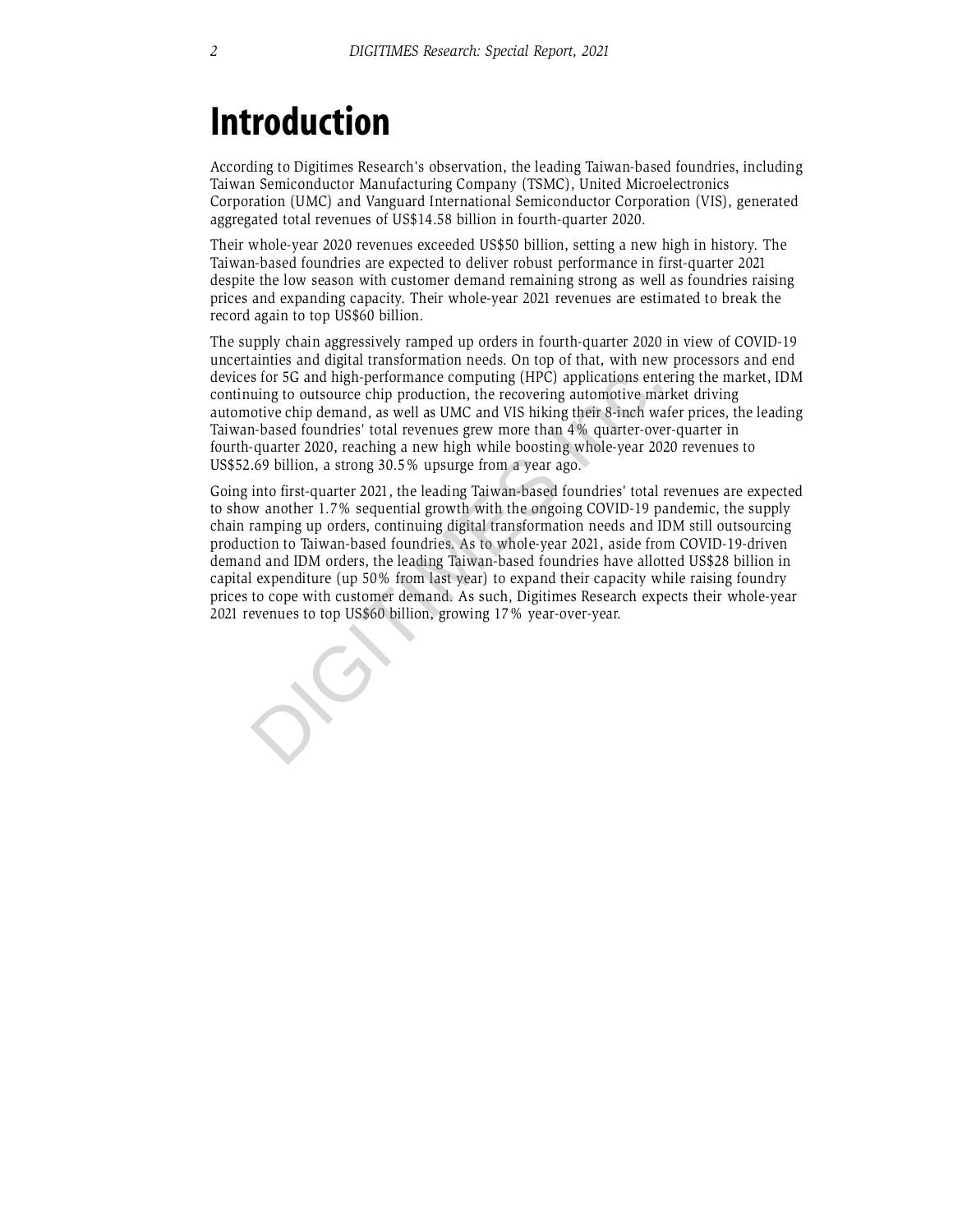## **Key factors affecting Taiwan's wafer foundry industry**

#### Demand: 4Q20 and 1Q21

With COVID-19 still rampaging, the semiconductor supply chain maintains a high inventory level. Digitimes Research expects the semiconductor supply chain to keep ramping up orders through first-quarter 2021.

The demand for the 28nm process has been picking up since fourth-quarter 2020 and is likely to remain strong through first-quarter 2021.

SMIC's customers transferring orders and growing automotive chip demand offset the decline in the demand for mid-range and entry-level 4G phone application processors (AP), Wi-Fi-chips, OLED driver ICs due to seasonal factors.

New Apple 5G phones and AMD chips enjoyed brisk sales after entering the market in fourth-quarter 2020. The sales momentum will somewhat be curtailed by seasonal factors in first-quarter 2021.

Honor has returned to the 5G phone market after the spinoff from Huawei. The demand from its supply chain will recover starting first-quarter 2021.

With the automotive market recovering, the Taiwan-based foundries are receiving increasing orders for automotive chips. However, as priority has been given to other chips, foundry capacity for automotive chips will be tight in first-quarter 2021. -quarter 2020. The sales momentum will somewhat be curtailed luarter 2021.<br>
has returned to the 5G phone market after the spinoff from Huav<br>
ply chain will recover starting first-quarter 2021.<br>
the automotive market recove

The shortage of automotive chips has impacted the production of leading automakers including Volkswagen, Ford, Toyota, Nissan and Fiat Chrysler.

Seeking production capacity, IDM customers keep placing orders with foundries.

IDMs including Intel, Samsung Electronics, Sony and NXP outsource the production of HPC chips, image signal processors (ISP) and automotive chips.

Due to seasonal factors, chip demand from end devices such as notebook computers and cloud servers will decline slightly compared to the prior quarter.

#### **Table 1: Key factors affecting Taiwan's wafer foundry industry in 4Q20 and 1Q21 (demand)**

| <b>Factor</b>                                                                                                                                                       | <b>Item</b>                                                                                                                                                       | Influence on revenues |      |  |  |
|---------------------------------------------------------------------------------------------------------------------------------------------------------------------|-------------------------------------------------------------------------------------------------------------------------------------------------------------------|-----------------------|------|--|--|
|                                                                                                                                                                     |                                                                                                                                                                   | 4020                  | 1021 |  |  |
| Demand                                                                                                                                                              | The supply chain keeps ramping up chip inventory to cope with<br>COVID-19 uncertainties.                                                                          | ↑★★                   | ↑★★  |  |  |
|                                                                                                                                                                     | The demand for the 28nm process continues to increase.                                                                                                            | ↑★★                   | ↑★   |  |  |
|                                                                                                                                                                     | Due to the large-volume shipments of 5G smartphone processors<br>and HPC chips in 4Q20, the demand will fall back moderately in<br>1021 amid seasonal influences. | ↑★★                   | ↓★   |  |  |
|                                                                                                                                                                     | After the spinoff from Huawei, Honor has returned to the 5G phone<br>market, which spurs smartphone chip demand.                                                  | ↑★                    | ↑★   |  |  |
|                                                                                                                                                                     | The recovering automotive market is driving the demand for<br>automotive chips but the capacity may be limited.                                                   | ↑★                    | ↑★   |  |  |
|                                                                                                                                                                     | IDM customers continue to place orders with Taiwan-based<br>foundries.                                                                                            | ↑★                    | ↑★   |  |  |
|                                                                                                                                                                     | Semiconductor demand to meet WFH needs in 1021 will fall slightly<br>compared to 4Q20.                                                                            | ↑★                    | ↓★   |  |  |
| Note: The more stars, the higher the influence. J<br>indicates negative influence, $t$ indicates a positive influence.<br>Source: Digitimes Research, February 2021 |                                                                                                                                                                   |                       |      |  |  |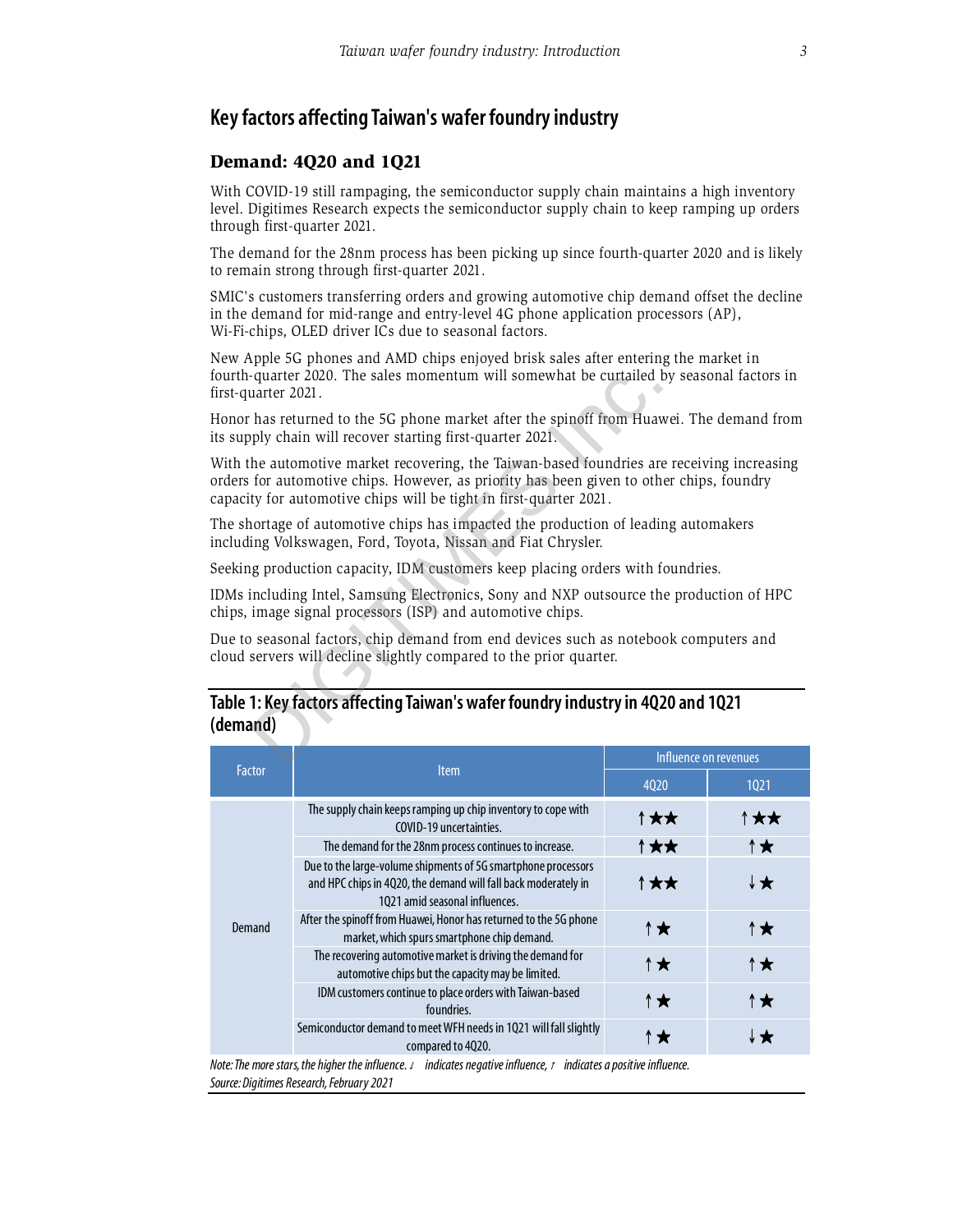#### Supply: 4Q20 and 1Q21

According to Digitimes Research's observation, strong chip demand fueled the Taiwan-based foundries' shipments of 8-inch and 12-inch wafers in fourth-quarter 2020. The shipments of sub 16nm nodes may be affected by seasonal factors and fall moderately in first-quarter 2021. However, shipments of some mature processes will increase from the level of the prior quarter thanks to strong demand.

The capacity utilization of sub 16nm nodes will still maintain above 90%. In comparison, the capacity of 28nm and more mature processes will be tight.

The Taiwan-based foundries will continue to expand their 8-inch and 12-inch wafer capacity in first-quarter 2021 to keep up with customer demand.

TSMC will increase its 5nm capacity to 90,000 wafers per month and its combined 7nm and 6nm capacity to 140,000 wafers per month.

Its 5nm capacity was 80,000 to 85,000 wafers per month and its combined 7nm and 6nm capacity was 130,000 to 135,000 wafers per month in fourth-quarter 2020.

| capacity was 150,000 to 155,000 waters ber month in fourth-quarter 2020.                                                                                                      |                                                                                                                             |                       |      |  |  |  |
|-------------------------------------------------------------------------------------------------------------------------------------------------------------------------------|-----------------------------------------------------------------------------------------------------------------------------|-----------------------|------|--|--|--|
|                                                                                                                                                                               | UMC's plan to expand the 28nm capacity at its Xiamen plant and Tainan plant is on track<br>according to schedule.           |                       |      |  |  |  |
| Capacity expansion at its 8-inch fab in Singapore starting in first-quarter 2021 will boost the<br>monthly capacity of VIS by 10,000 wafers.                                  |                                                                                                                             |                       |      |  |  |  |
| To cope with market demand, UMC and VIS raised their foundry prices in fourth-quarter 2020<br>and will do so again in first-quarter 2021.                                     |                                                                                                                             |                       |      |  |  |  |
|                                                                                                                                                                               | UMC will hike the price for its 12-inch wafer.                                                                              |                       |      |  |  |  |
| VIS will not rule out the possibility of raising its 8-inch wafer price again as it adds the cost of<br>capacity expansion to its foundry price to cope with customer demand. |                                                                                                                             |                       |      |  |  |  |
| Table 2: Key factors affecting Taiwan's wafer foundry industry in 4Q20 and 1Q21 (supply)                                                                                      |                                                                                                                             |                       |      |  |  |  |
| Factor                                                                                                                                                                        | <b>Item</b>                                                                                                                 | Influence on revenues |      |  |  |  |
|                                                                                                                                                                               |                                                                                                                             | 4020                  | 1021 |  |  |  |
| <b>Supply</b>                                                                                                                                                                 | The Taiwan-based foundries continue to expand 8-inch and 12-inch<br>wafer capacity to keep up with strong demand.           | ↑★★                   | ↑★   |  |  |  |
|                                                                                                                                                                               | The Taiwan-based foundries' capacity utilization will fall slightly in<br>first-quarter 2021 compared to the prior quarter. | ↑★★                   | ↓★   |  |  |  |
|                                                                                                                                                                               | Foundry prices for 8-inch and 12-inch wafers are on the rise.                                                               | ↑★                    | ↑★   |  |  |  |
|                                                                                                                                                                               | Note The mass stars the higher the influence in indicates negative influence a indicates a nesitive influence               |                       |      |  |  |  |

#### **Table 2: Key factors affecting Taiwan's wafer foundry industry in 4Q20 and 1Q21 (supply)**

*Note: The more stars, the higher the influence.* ↓ *indicates negative influence,* <sup>↑</sup> *indicates a positive influence. Source: Digitimes Research, February 2021* 

#### Demand and supply: 2021

Digitimes Research expects the Taiwan-based foundries to show revenues growth in 2021 thanks to strong demand-side and supply-side factors.

COVID-19 uncertainties continue to drive the semiconductor supply chain to ramp up orders while spurring digital transformation needs.

New 5G smartphone AP and HPC chips being launched will buoy the Taiwan-based foundries' 2021 shipments.

The new chips include Apple's A15 and M series processors, MediaTek's 5G AP, as well as AMD's Zen 4-based CPUs and GPUs.

The trend that IDM customers outsource chip production to the Taiwan-based foundries remains unchanged and their demand is expected to increase.

The Taiwan-based foundries plan to further expand 8-inch and 12-inch wafer capacity while raising prices in consideration of customer demand.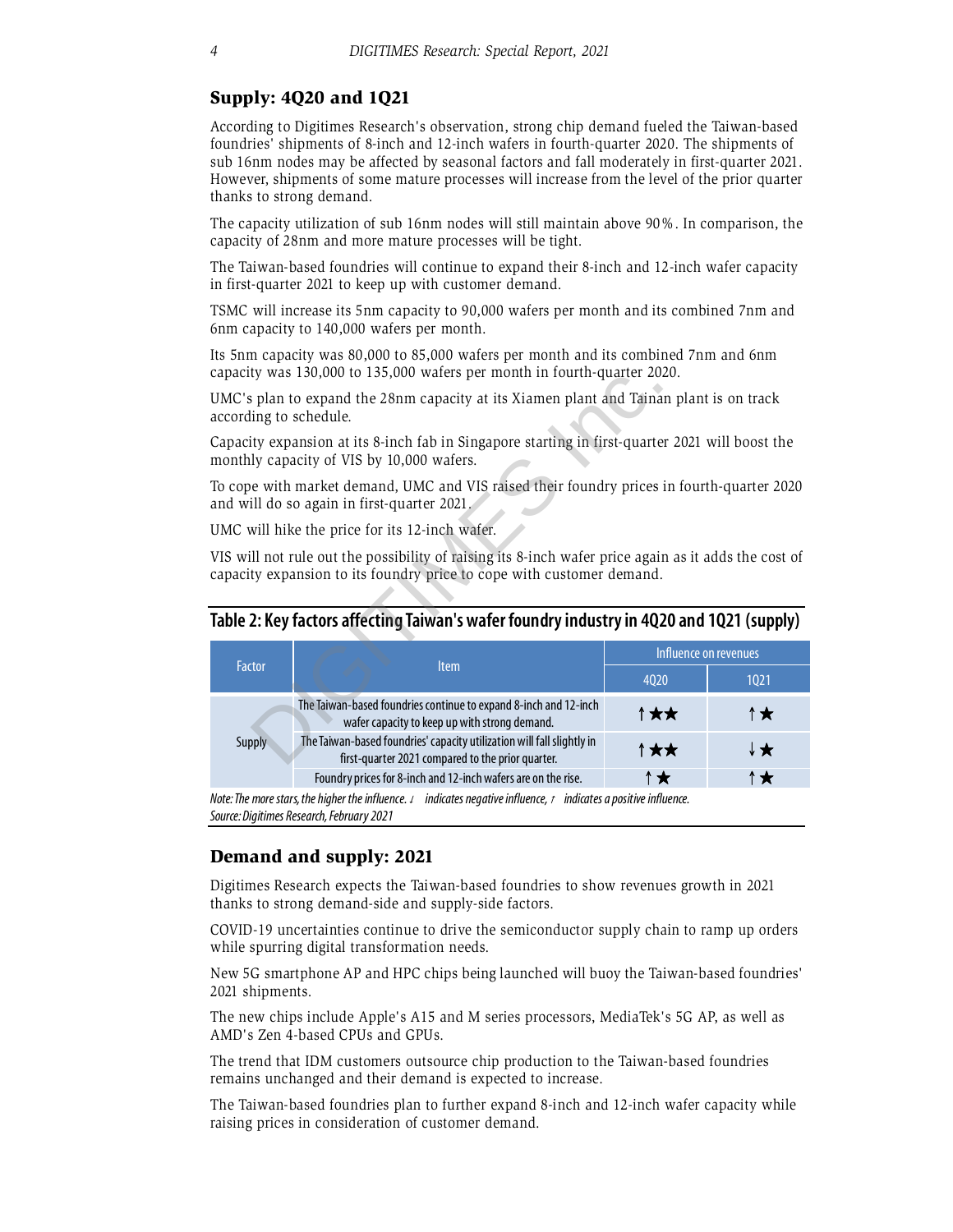There are some uncertainties that Digitimes Research would like to point out:

According to the IMF forecast released in January 2021, thanks to widespread COVID-19 vaccines and government fiscal stimulus packages, the global economy will grow 5.5% this year, an upgrade from the 5.2% expansion projected earlier.

However, the containment of COVID-19 hinges on how effective the vaccines are against new variants.

The Taiwan-based foundries plan to give priority to urgent automotive chip orders, which however may interfere with the production schedule of 28nm and more mature processes.

The demand from and prices of automotive semiconductor are generally not as high as those of consumer electronics chips. If their production affects shipments of consumer electronics chips, it may negatively impact the Taiwan-based foundries' revenues.

### **Table 3: Key factors affecting Taiwan's wafer foundry industry in 1H21 and 2H21 (demand and supply)**

| (denialiu aliu suppiy) |                                                                                                                                                                  |                       |      |  |  |
|------------------------|------------------------------------------------------------------------------------------------------------------------------------------------------------------|-----------------------|------|--|--|
| Factor                 | <b>Item</b>                                                                                                                                                      | Influence on revenues |      |  |  |
|                        |                                                                                                                                                                  | 1H21                  | 2H21 |  |  |
| Demand                 | The supply chain maintains a high chip inventory level in view of<br>COVID-19 uncertainties.                                                                     | ↑★★★                  | ↑★★  |  |  |
|                        | New 5G smartphone AP and HPC chips enter the market.                                                                                                             | ↑★★                   | ↑★★★ |  |  |
|                        | The trend that IDM customers outsource chip production remains<br>unchanged.                                                                                     | ↑★★                   | ↑★★  |  |  |
|                        | Governments of several countries have requested the Taiwan-based<br>foundries to support the production of automotive chips,<br>contributing to shipment growth. | ↑★                    | ↑★   |  |  |
|                        | Semiconductor demand continues to grow, driven by WFH needs<br>arising from the ongoing pandemic.                                                                | ↑★                    |      |  |  |
|                        | COVID-19 uncertainties may weaken global economic recovery.                                                                                                      |                       |      |  |  |
| Supply                 | The Taiwan-based foundries increased their capital expenditure for<br>2021 to add 8-inch and 12-inch wafer capacity.                                             | ↑★                    | ↑★★  |  |  |
|                        | Amid strong customer demand, the Taiwan-based foundries are<br>raising their prices.                                                                             | ↑★★                   | ↑★★  |  |  |
|                        | Urgent orders for automotive chips may affect the production<br>schedule of consumer electronics chips.                                                          |                       | ↓★   |  |  |
|                        | Mater The means that the high on the influence of the displacement of the influence of the displace superintum influence                                         |                       |      |  |  |

*Note: The more stars, the higher the influence.* ↓ *indicates negative influence,* <sup>↑</sup> *indicates a positive influence. Source: Digitimes Research, February 2021*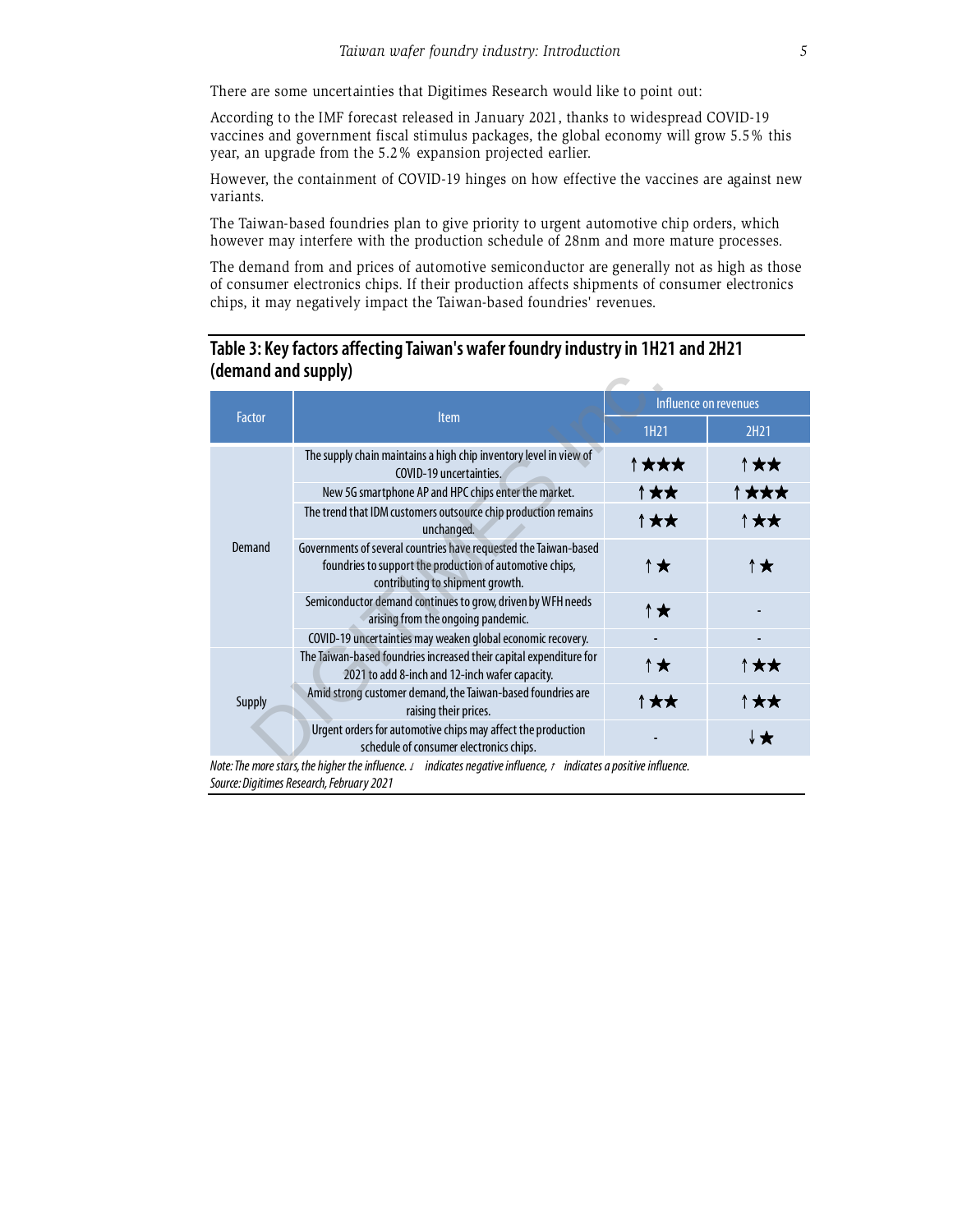# **Taiwan wafer foundry industry**



**Chart 1: Taiwan key wafer foundry revenues, 4Q19-1Q21 (US\$b)** 

The leading Taiwan-based foundries generated an aggregated total revenues of US\$14.58 billion in fourth-quarter 2020, up 4.4% quarter-over-quarter, to reach a new high in history.

Digitimes Research's original forecast was US\$ 14.47 billion, a 3.6% quarter-over-quarter growth.

Aside from digital transformation needs spurred by COVID-19 and the supply chain's active efforts to ramp up orders, UMC and VIS raising their foundry prices also led to the better-than-expected revenues performance.

Digitimes Research estimates the leading Taiwan-based foundries' total first-quarter 2021 revenues will set the record once again, showing robust performance despite the low season.

Their first-quarter 2021 revenues are estimated to come to US\$14.83 billion, up 1.7% from the prior quarter and 23.6% from the prior year.

The consumer electronics supply chain will continue to ramp up orders to secure foundry capacity.

The chips used in consumer electronics include smartphone AP, CPU, GPU, power management IC (PMIC), display driver IC (DDI) and audio codec IC.

The recovering automotive market is driving the demand for automotive semiconductor including MCU, CIS, MEMS, discrete devices, PMIC and DDI.

UMC plans to hike its 12-inch wafer price while VIS is set to increase its 8-inch wafer price again.

*<sup>\*</sup>Note: Taiwan's key wafer foundries are TSMC, UMC and VIS Source: Digitimes Research, February 2021*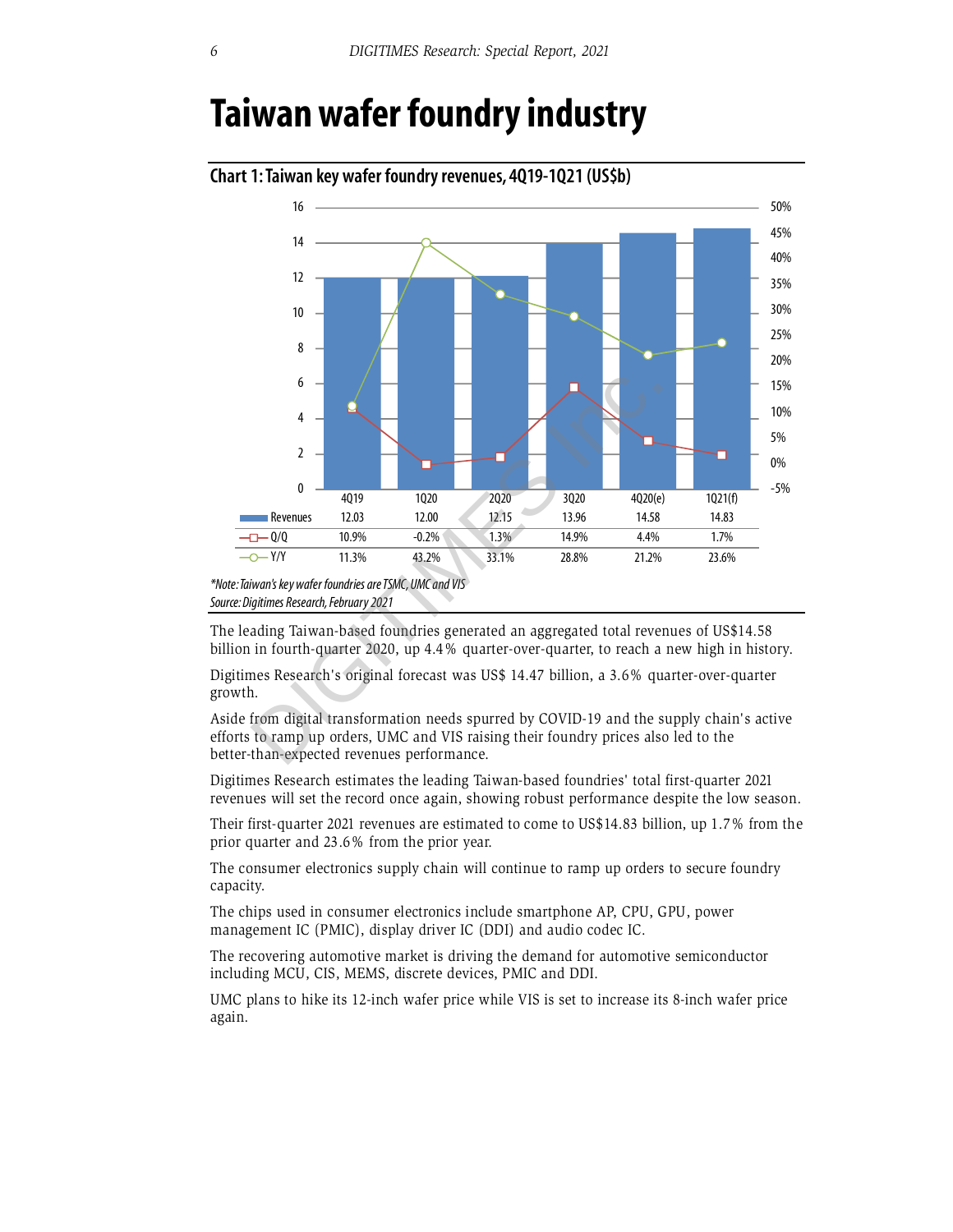# **Revenues by manufacturing node**



#### **Chart 2: Revenue share by manufacturing node, 3Q20-1Q21**

Based on Digitimes Research estimates, the share of revenues from sub-28nm nodes will fall 1pp in first-quarter 2021.

Due to seasonal influences, the revenues from the 5nm and 16nm nodes will decline moderately from the fourth-quarter 2020 level.

Buoyed by increasing new Apple iPhone shipments, the share of revenues from the 5nm node climbed about 10pps in fourth-quarter 2020 from the prior quarter. Seasonal product adjustment will result in a slight sequential decrease in first-quarter 2021 chip shipments.

The revenues from 16/12nm nodes are estimated to show a sequential decline in first-quarter 2021 with seasonal factors affecting 4G smartphone AP and Wi-Fi module shipments.

The share of revenues from the 7/6nm nodes will edge downward 0.1pp but the revenues will increase.

The shipments of 6nm chips continue to grow fourth-quarter 2020 through first-quarter 2021 thanks to the boost from Unisoc's and MediaTek's 5G AP shipments.

The shipments of 7nm chips are expected to continue expanding in first-quarter 2021 with MediaTek's and Qualcomm's 5G AP as well as AMD's Zen3-based CPU and GPU entering the market.

Strong demand from IDM customers and for smartphone OLED DDI will buoy the share of revenues from the 28nm node up 1pp.

According to Digitimes Research's analysis, the share of revenues from 40nm and more mature processes will slightly increase in first-quarter 2021 from the prior quarter as the foundries hike their prices and run at full capacity to meet the strong demand.

UMC and VIS will moderately raise their 8-inch wafer prices in consideration of customer demand.

*<sup>\*</sup>Note: Advanced manufacturing processes are nodes of 28nm and below. Source: Digitimes Research, February 2021*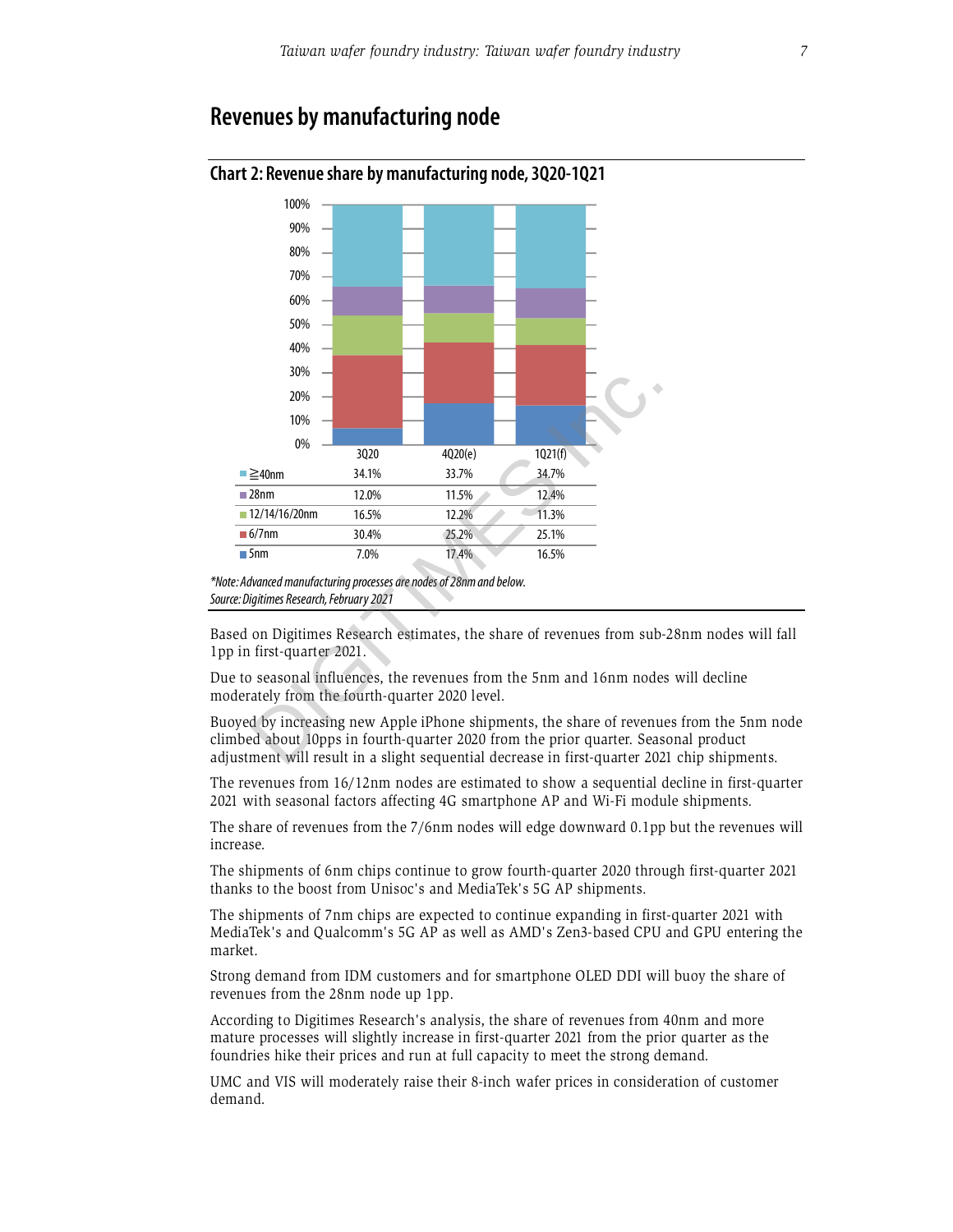## **ASP**



#### **Chart 3: Taiwan wafer ASP, 4Q19-1Q21 (US\$/8-inch wafer)**

The Taiwan-based foundries continue to enhance their product mix, pushing their average selling price (ASP) to a new high in fourth-quarter 2020.

Growing shipments of 7nm/5nm chips buoyed the share of revenues from 7nm/5nm nodes.

Rapidly rebounding 28nm process demand drove shipment growth and increase in the share of revenues from the 28nm node.

UMC and VIS raising their 8-inch wafer prices buoyed 8-inch wafer ASP.

Digitimes Research expects the Taiwan-based foundries' ASP to climb to a new high again in first-quarter 2021.

Some foundries will further hike their 8-inch and 12-inch wafer prices, buoying the Taiwan-based foundries' ASP higher.

Their product mix will keep improving, which will drive their APS higher as well.

Some orders, for example, smartphone PMICs, will be produced in 12-inch wafers instead of 8-inch wafers.

Some products originally made on more mature nodes are being migrated to more advanced processes.

For example, OLED DDI production will migrate from the 40nm node to the 28nm node.

Products made on the 0.5-um/0.35-um/0.25-um processes will migrate to sub 0.18-um nodes.

The revenues from 28nm, 7nm and 6nm nodes continue to grow.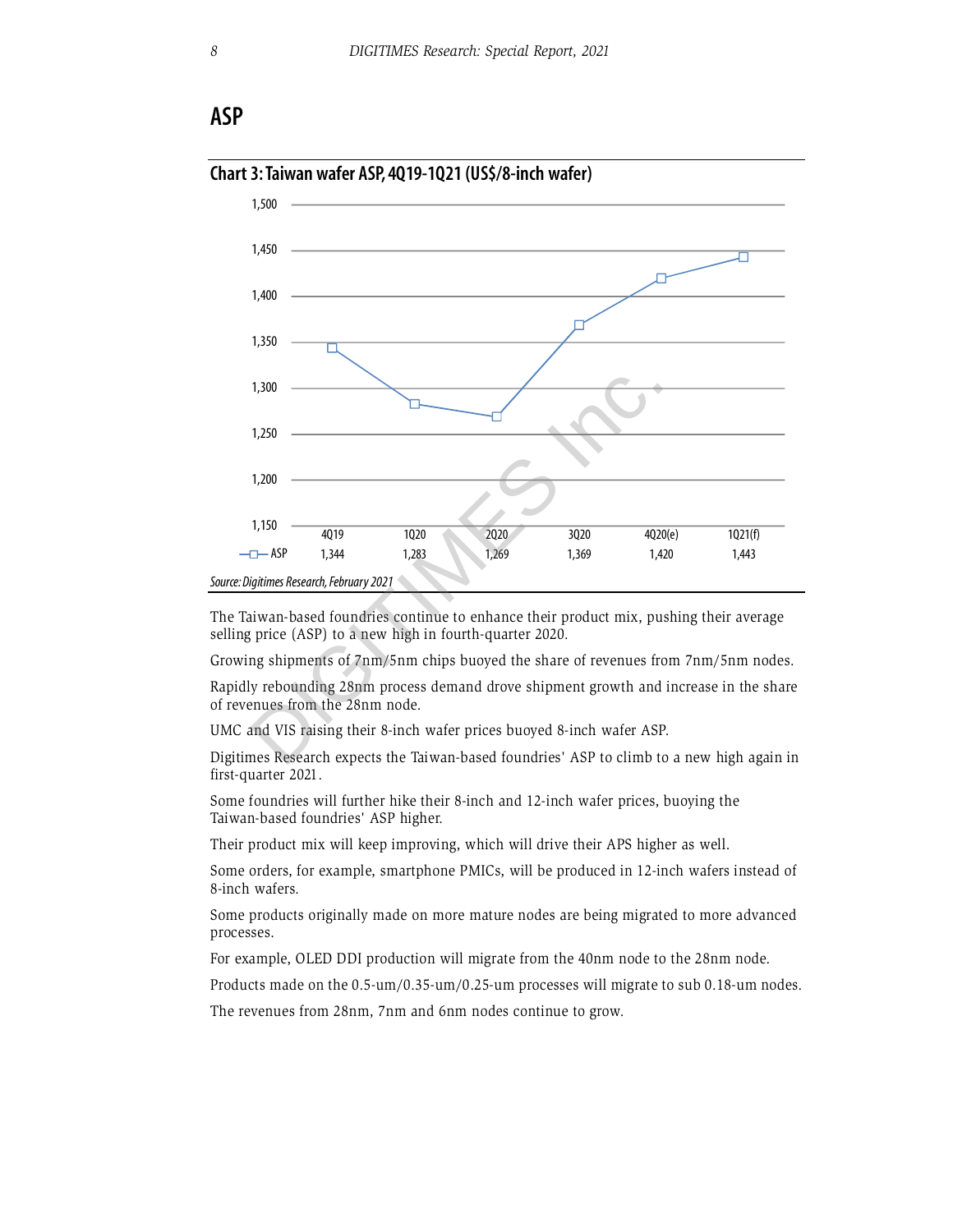# **Annual revenues**



# **Chart 4: Taiwan key wafer foundry annual revenues, 2017-2021 (US\$b)**

The Taiwan-based foundries generated aggregated total revenues of US\$52.69 billion in 2020, up 30.5% year-over-year, slightly better than Digitimes Research's forecast.

Digitimes Research's forecast was US\$52.58 billion, up 30.2% year-over-year.

Strong shipments of new Apple 5G phones as well as AMD's CPU and GPU buoyed the Taiwan-based foundries' 2020 revenues.

Digitimes Research estimates that the Taiwan-based foundries will generate aggregated total revenues of US\$61.7 billion, up 17.1% year-over-year. The forecast is adjusted upward from that given in fourth-quarter 2020.

The forecast that Digitimes Research gave in fourth-quarter 2020 was US\$57.1 billion, up 8.6% year-over-year.

The increase in revenues will be a result of the semiconductor supply chain continuing to ramp up orders amid COVID-19 uncertainties and the rebounding automotive semiconductor demand aggravating the global chip shortage.

UMC and VIS are set to raise their foundry prices again in 2021.

The leading Taiwan-based foundries have all increased their capital expenditure for 2021 to keep expanding their capacity.

TSMC, UMC and VIS migrating the production of their customers' products to more advanced processes will fuel their revenues growth.